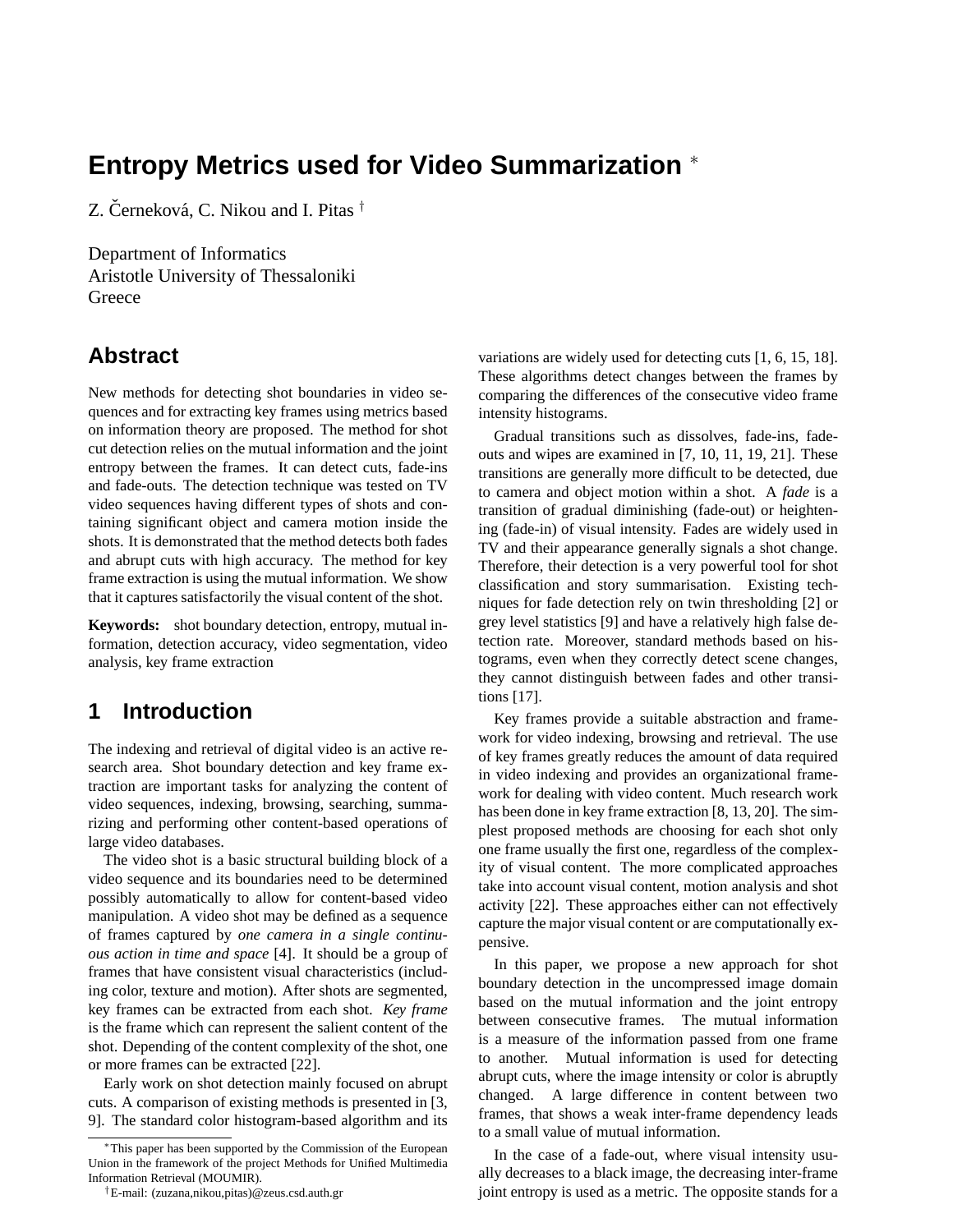fade-in. The application of these entropy-based techniques for shot cut detection was experimentally demonstrated to be very efficient yielding false acceptance rate and false rejection rate very close to zero.

The proposed method was favorably compared to other recently proposed shot cut detection techniques. At first, we compared the joint entropy metric to the technique relying on the average frame grey level descent (AD) for fade detection [9]. We also compared our algorithm to the technique proposed in [17], which is an approach combining two shot boundary detection schemes based on color frame differences and color vector histogram differences between successive frames.

We propose also a method for extracting key frames from each shot using already calculated mutual information values. The mutual information expresses the content changes and thus, the selected key frames capture well the visual content of the shot.

The remainder of the paper is organized as follows. In Section 2, a brief description of the mutual information and the joint entropy is presented. The description of our approach for shot boundary detection is addressed in Section 3. Our method for key frame extraction is described in Section 4. Experimental results are presented and commented in Section 5 and conclusions are drawn in Section 6.

### **2 Background and definitions**

#### **2.1 Mutual information**

Let  $X$  be a discrete random variable with a set of possible outcomes  $A_X = \{a_1, a_2, \ldots, a_N\}$  having probabilities  $\{p_1, p_2, ..., p_N\}$ , with  $p_X(x = a_i) = p_i, p_i \ge 0$  and  $_{x\epsilon A_X} p_X(x) = 1.$ 

The entropy measures the information content or "uncertainty" of  $X$  [5, 14] and it is given by:

$$
H(X) = -\sum_{x \in A_X} p_X(x) \log p_X(x) \tag{1}
$$

It is a measure of expected information across the all the outcomes of the random variable.

The *joint entropy* of X, Y is expressed as:

$$
H(X,Y) = -\sum_{x,y \in A_X, A_Y} p_{XY}(x,y) \log p_{XY}(x,y)
$$
 (2)

where  $p_{XY}(x, y)$  is the joint probability density function. The *mutual information* between  $X$  and  $Y$  is given by:

$$
I(X,Y) = -\sum_{x,y \in A_X, A_Y} p_{XY}(x,y) \log \frac{p_{XY}(x,y)}{p_X(x)p_Y(y)}
$$
\n(3)

and measures the amount of information that  $X$  conveys about  $Y$ .

If  $X$  and  $Y$  are independent random variables, some important properties of the mutual information are:



Figure 1: *Consecutive frames from "news" video sequence showing: (a) a fade-in,(b) a fade-out.*

- $I(X, Y) \geq 0$
- for both independent and zero entropy sources  $X$  and  $Y: I(X, Y) = 0$
- $I(X, Y) = I(Y, X)$
- the relation between the mutual information and the joint entropy of the random variables  $X$  and  $Y$  is given by:

$$
I(X, Y) = H(X) + H(Y) - H(X, Y) \tag{4}
$$

where  $H(X)$  and  $H(Y)$  are the marginal entropies of  $X$  and  $Y$ .

In equation (4), the mutual information not only provides us with a measure of association between  $X$  and  $Y$  but also determines the quantity of information carried by each variable at their overlap. By these means, mutual information decreases because  $H(X)$  or  $H(Y)$  are weak in their region of overlap. On the other side, the joint entropy simply represents the information shared by  $X$  and  $Y$  without taking into account their separate contributions in their region of overlap.

#### **2.2 Video Cuts and Fades**

A video shot cut (abrupt cut) is an instantaneous content transition from one shot to the next one. It is obtained by simply joining two different shots without the insertion of any other photographic effect. The cut boundaries show an abrupt change in image intensity or color. Cuts between shots with little content or camera motion and constant illumination conditions can be easily detected by looking for sharp brightness changes. However, in presence of continuous fast object motion, camera movements or illumination changes, it is difficult to distinguish if brightness changes are due to these conditions or to the transition from one shot to the other [2].

Fading is an optical process determining the progressive darkening of a shot until the last frame becomes black (fade-out, see Figure 1a). In the opposite, fade-in allows the gradual transition from black frame to the fully illuminated one (see Figure 1b). Fades spread the boundary between two shots across a number of consecutive video frames. They have both starting and ending frames identifying the transition sequence. In both cases (fade-in, fadeout) fades can be mathematically modeled as luminance scaling operations.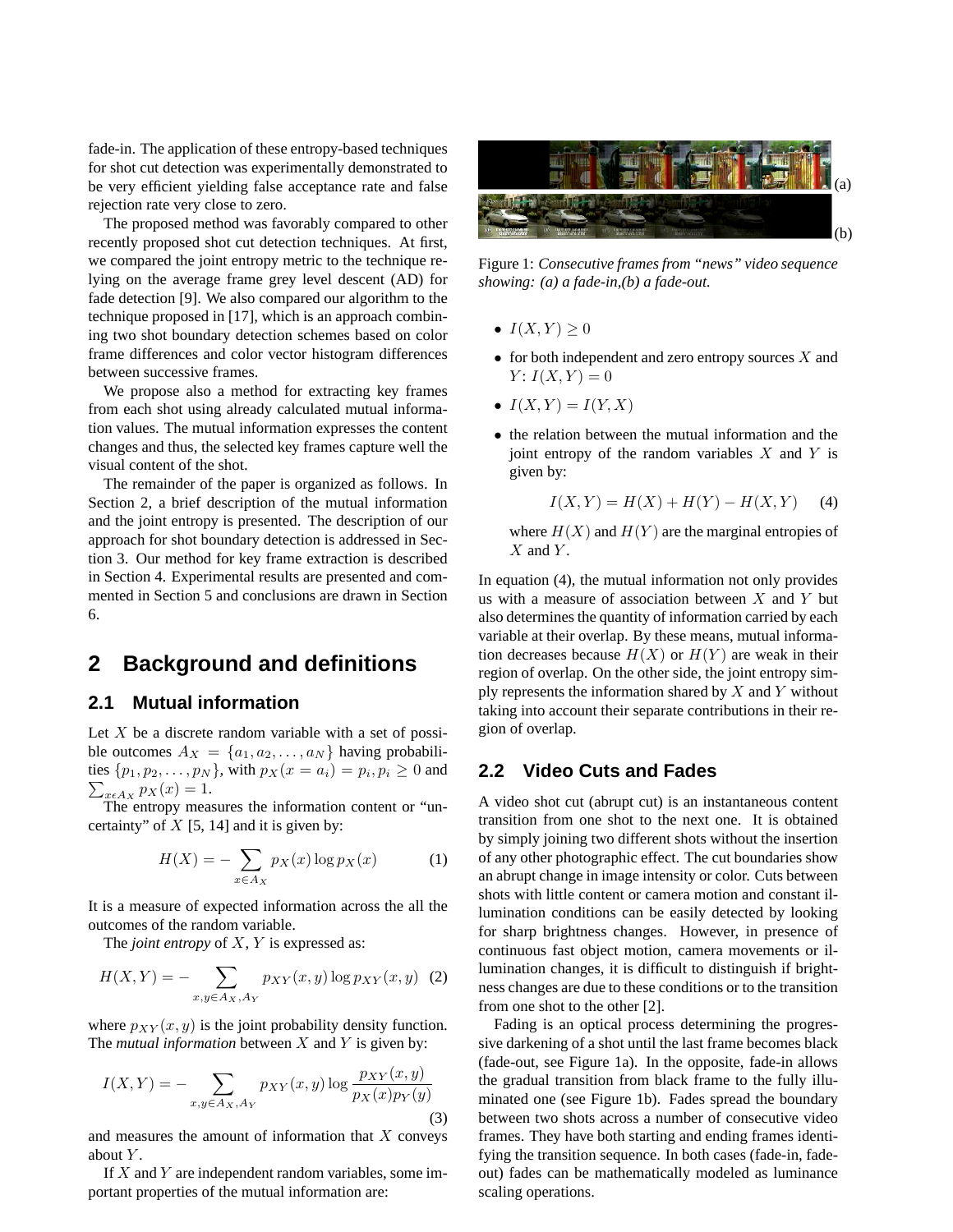If  $G(x, y, t)$  is a grey scale sequence and  $l_s$  is the length of the transition sequence, a chromatic scaling of  $G(x, y, t)$  is modeled as [2]:

$$
E(x, y, t) = G(x, y, t) \cdot (1 - \frac{t}{l_s}) \quad t \in [t_0, t_0 + l_s]
$$
 (5)

Therefore, fade-out is modeled by:

$$
E(x, y, t) = G_1(x, y) \cdot \left(\frac{l_1 - t}{l_1}\right) \tag{6}
$$

and fade-in by:

$$
E(x, y, t) = G_2(x, y) \cdot (\frac{t}{l_2})
$$
 (7)

### **3 Shot detection**

In our approach, the mutual information and the joint entropy between two successive frames is calculated separately for each of the RGB components. Let us consider that grey levels of the image sequence vary from 0 to  $N-1$ . At frame  $f_t$  three  $N \times N$  matrices  $\mathbf{C}_{t,t+1}^R$ ,  $\mathbf{C}_{t,t+1}^G$ and  $\mathbf{C}_{t,t+1}^B$  are created, that carry information on the grey level transitions between frames  $f_t$  and  $f_{t+1}$ .

In other words, considering only the  $R$  component, the matrix  $\mathbf{C}_{t,t+1}^R(i,j)$ , with  $0 \le i \le N-1$  and  $0 \le j \le N - 1$ , corresponds to the joint probability: *a pixel with grey level i in frame*  $f_t$  *has grey level j in frame*  $f_{t+1}$ .  $\mathbf{C}_{t,t+1}^R(i,j)$  represent a co-occurrence matrix between frames  $f_t$  and  $f_{t+1}$ . Following equation (3), the mutual information  $I_{t,t+1}^R$  of the transition from frame  $f_t$ to frame  $f_{t+1}$  for the R component is expressed by:

$$
I_{t,t+1}^{R} = -\sum_{i=0}^{N-1} \sum_{j=0}^{N-1} \mathbf{C}_{t,t+1}^{R}(i,j) \log \frac{\mathbf{C}_{t,t+1}^{R}(i,j)}{\mathbf{C}_{t,t+1}^{R}(i)\mathbf{C}_{t,t+1}^{R}(j)}
$$
(8)

and the total mutual information is given by:

$$
I_{t,t+1} = I_{t,t+1}^R + I_{t,t+1}^G + I_{t,t+1}^B
$$
 (9)

By the same considerations, the joint entropy  $H_{t,t+1}^R$  of the transition from frame  $f_t$  to frame  $f_{t+1}$ , for the R component, is given by:

$$
H_{t,t+1}^{R} = -\sum_{i=0}^{N-1} \sum_{j=0}^{N-1} \mathbf{C}_{t,t+1}^{R}(i,j) \log \mathbf{C}_{t,t+1}^{R}(i,j)
$$
 (10)

and the total joint entropy is obtained by:

$$
H_{t,t+1} = H_{t,t+1}^R + H_{t,t+1}^G + H_{t,t+1}^B \tag{11}
$$

#### **3.1 Abrupt cut detection**

A small value of the mutual information  $I_{t,t+1}$  leads to a high probability of having a cut between frames  $f_t$  and  $f_{t+1}$ . Basically, in this context, abrupt cut detection is an



Figure 2: *Time series of the mutual information from "star" video sequence showing detection of abrupt cuts. X-axis: frame number. Y-axis: mutual information.*



Figure 3: *Time series of the mutual information from "basketball" video sequence showing abrupt cuts and fades. X-axis: frame number. Y-axis: mutual information.*

outlier detection in an one-dimensional signal [16]. In order to detect possible shot cuts, an adaptive thresholding approach was employed. Trimmed local mutual information mean values on an one-dimensional temporal window W of size  $N_W$  are obtained at each time instant  $t_c$  by trimming the current value  $I_{t_c,t_c+1}$  at the current window center  $t_c$  [16]:

$$
\bar{I}_{t_c} = E[I_{t,t+1}], \quad t \in W, \quad t \neq t_c \tag{12}
$$

The quantity  $\bar{I}_{t_c}/I_{t_c,t_c+1}$  is then compared to a threshold  $\epsilon_c$ . Some examples of abrupt cut detection using mutual information are illustrated in Figure 2 and Figure 3.

Assuming that the video sequence has a length of  $N_L$ frames, the overall abrupt cut detection algorithm may be summarized as follows:

- calculate the mutual information time series  $I_{t,t+1}$ (eq. 9) with  $0 \le t \le N_L - 2$ .
- calculate the trimmed average mutual information time series  $\overline{I}_{t_c}$  at instant  $t_c$  (eq. 9) over a window  $N_W$  without taking into account the value  $I_{t_c,t_c+1}$ .

• if 
$$
\frac{\bar{I}_{t_c}}{I_{t_c, t_c+1}} \ge \epsilon_c
$$
 then a cut is detected at instant  $t_c$ .

#### **3.2 Fade detection**

In order to get high precision in the detection of start and end points of fade-outs and fade-ins and to efficiently distinguish fades from cuts, the joint entropy (11) is employed. The joint entropy measures the amount of information carried between frames. Therefore, its value de-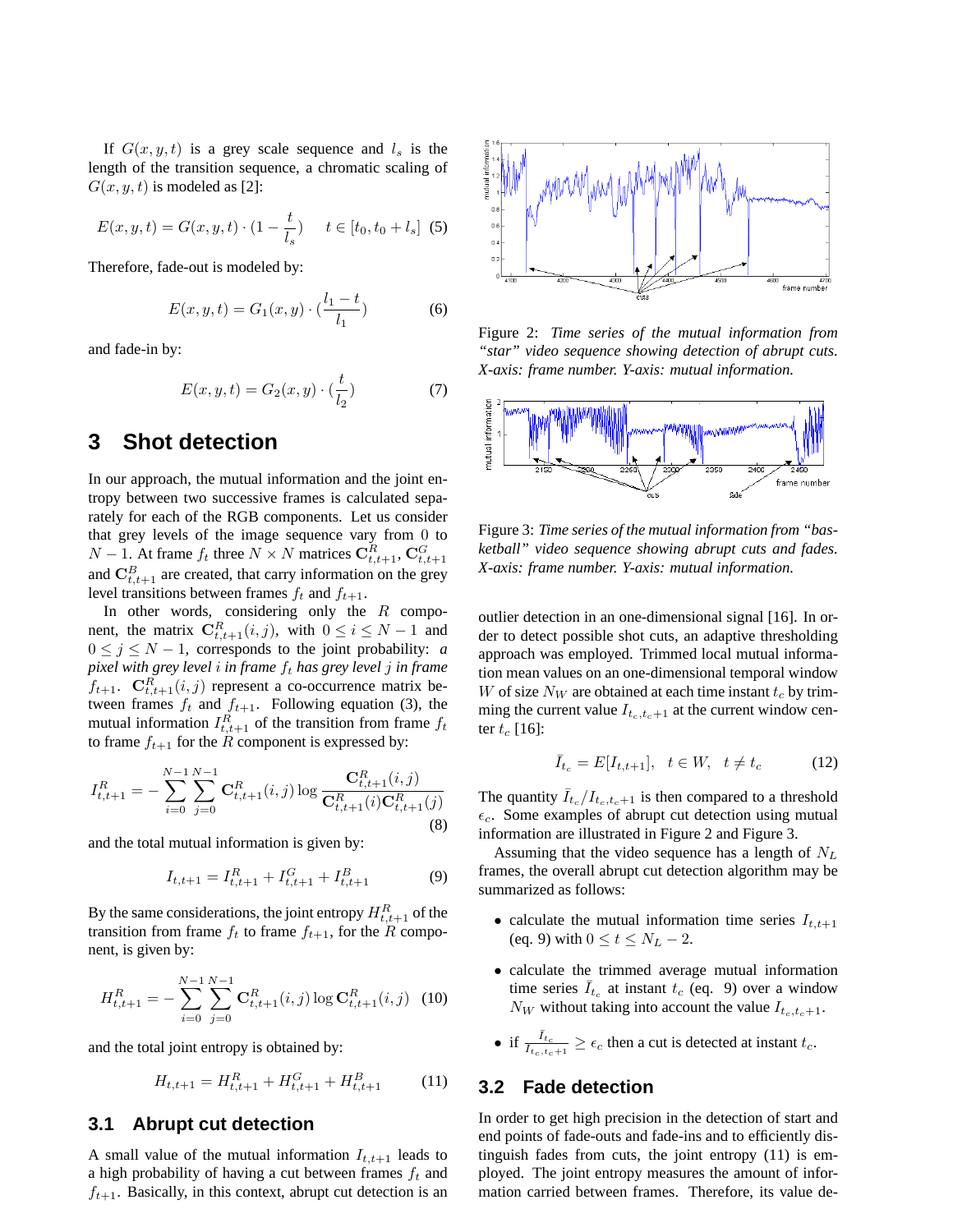

Figure 4: *Joint entropy pattern from "basketball" video sequence showing a fade-out and a transition from a black frame to the next shot. X-axis: frame number. Y-axis: joint entropy.*

creases during fades, where a weak amount of inter-frame information is present.

Thus, only the values of  $H_{t,t+1}$  below a threshold T, set near to zero are examined. The instant, where the joint entropy presents a local minimum, is detected and is characterized as the end time instant  $t_e$  of the fade-out. The next step consists in searching for the fade-out start point  $t<sub>s</sub>$  in the previous frames using the criterion:

$$
\frac{H_{t_s,t_s+1} - H_{t_s-1,t_s}}{H_{t_s-1,t_s} - H_{t_s-2,t_s-1}} \ge \epsilon_f
$$
\n(13)

where  $\epsilon_f$  is a predefined threshold. The same procedure also applies for fade-in detection (with  $t<sub>s</sub>$  being detected at first). Finally, the segment is considered as a fade only if  $t_e - t_s \geq 2$ , otherwise it is labeled as a cut. An example of joint entropy pattern showing a fade-out detection is presented in Figure 4.

The overall fade-in detection algorithm may be summarized as follows:

- calculate the joint entropy time series  $H_{t,t+1}$  (eq. 11) with  $0 \le t \le N_L - 2$ .
- if, at instant  $t_e$ , the joint entropy  $H_{t_e,t_e+1}$  has a local minimum and is below a threshold, characterize  $t_e$  as a fade-in ending point.
- if equation (13) is satisfied at instant  $t_s$ , and  $t_e t_s \geq$ 2 then  $t_s$  is characterized as the fade-in starting point.

## **4 Key frame selection**

After video sequence temporal segmentation to the shots, the key frames can be selected from each shot for video indexing. Our approach uses already calculated mutual information values, which provided us information about content changes between consecutive frames in the shot. Let us have a video shot  $s = \{f_1, f_2, ..., f_N\}$  obtained by our method for shot cut detection. Let the mutual information values in this shot be  $I_s = \{I_{1,2}, I_{2,3}, ..., I_{N-1,N}\}\.$  In order to find if the content in the shot changes significantly, the standard deviation  $\sigma_{I_s}$  of the values of mutual information in this shot is calculated. The value  $\sigma_{I_s}$  is compared to



Figure 5: *A mutual information pattern from "star" video sequence presenting the clusters created after using our method. The selected potential key frames from each cluster is shown in Figure 10*

predefined threshold  $\epsilon$ . If  $\sigma_{I_s} < \epsilon$  it means the content during the whole shot changed negligible, so whatever frame can effectively express visual content. In our method for shots with no or small changes in content the first frame is selected as a key frame.

The shots with big changes in content are further processed using a clustering method. The mutual information values in the shot are divided into clusters  $\{c_i\}_{i=1}^K$ , where  $K$  is a number of clusters obtained after clustering. A threshold parameter  $\delta$  provides us a control over the density of classification. Initially, first five mutual information values  $\{I_{1,2}, I_{2,3}, ..., I_{5,6}\}$  are assigned to a first cluster  $c_1$ . Then at each iteration next five values  $\{I_{5t+1,5t+2}, I_{5t+2,5t+3}, \ldots, I_{5t+5,5t+6}\}\$  are added to the cluster. The standard deviation  $\sigma_1$  is calculated for the cluster and is compared to the threshold  $\delta$ . If  $\sigma_1 > \delta$ , it means that content of the video sequence has changed. Therefore, a new cluster is created and the next set of values is assigned to it. An example of such created clusters can be seen in Figure 5. This way all frames from the given shot are splitted to the groups, dependently on the mutual information values included in clusters. In other words, lets suppose  $c_i = \{I_{i_1,i_2}, I_{i_2,i_3},..., I_{i_{n-1},i_n}\}$  is a obtained cluster, then frames  $\{f_{i_1}, f_{i_2}, ..., f_{i_{n-1}}\}$  integrate a group of frames with similar visual content. Finally, from each group the first frame is taken as a potential key frame.

After extracting potential key frames  ${k_i}_{i=1}^K$  from the shot s, we aim to reduce the number of key frames to represent the shot. To do this, these key frames are compared between themselves by calculating their mutual information. If the content of the frames even after changing is similar enough (indicated by a high mutual information value), it can be presented by less number of frames. Therefore, if  $I_{k_i,k_{i+1}} > \epsilon$ , where  $\epsilon$  is a predefined threshold, only the frame  $k_i$  is considered to be a key frame and is compared to the next potential key frame  $k_{i+2}$ . Otherwise, both frames  $k_i$  and  $k_{i+1}$  are taken as key frames and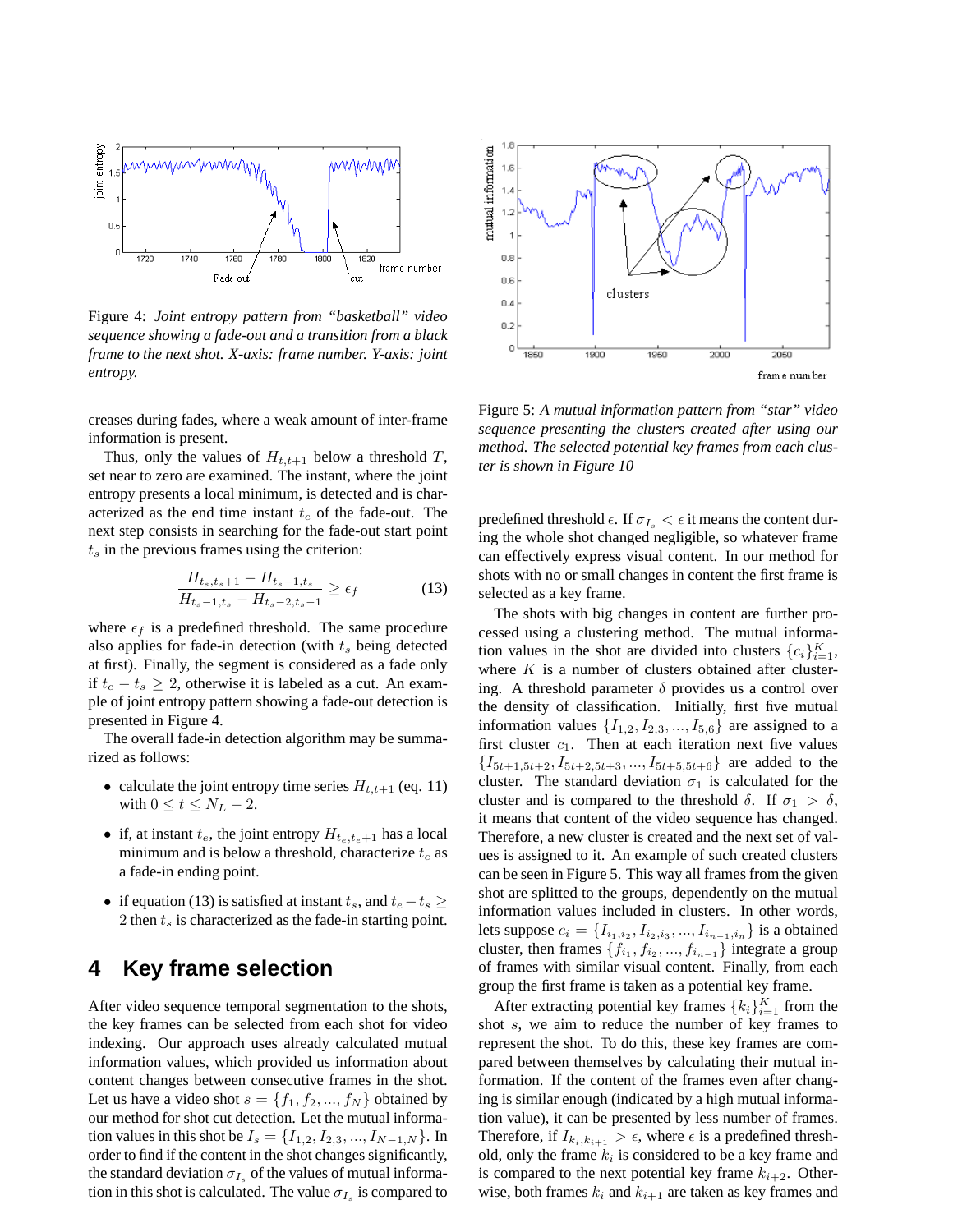| <b>Video sequences</b> |        |      |          |           |  |  |  |  |
|------------------------|--------|------|----------|-----------|--|--|--|--|
| video                  | frames | cuts | fade-ins | fade-outs |  |  |  |  |
| basketball             | 3882   | 44   |          |           |  |  |  |  |
| news                   | 9446   | 40   |          |           |  |  |  |  |
| football               | 5589   | 28   |          |           |  |  |  |  |
| star                   | 19722  | 147  |          |           |  |  |  |  |

Table 1: *The video set used in our experiments and the respective number of frames, abrupt cuts, fade-ins and fadeouts.*

 $k_{i+1}$  is further compared to the others potential key frames  ${k_{i+2}, \ldots, k_K}.$ 

# **5 Experimental results and discussion**

The proposed method was tested on several real TV sequences having many commercials in-between (see Table 1), characterized by significant camera effects like zoom-ins/outs and pans, abrupt camera movement and significant object and camera motion inside single shots (e.g. "basketball" video, Figure 3). The video sequences contain sport, studio news, advertisements, political talks and TV series logos. For each video sequence, the human observer has determined the precise locations and duration of the edits to be used as ground truth.

In order to evaluate the performance of the segmentation method presented in section 3, the following measures, inspired by receiver operating characteristics in statistical detection theory, were used [3, 12]. Let GT denote the ground truth, Seg the segmented (correct and false) shots using our methods and  $|E|$  the number of elements (frames) of a set  $E$ . The following measures have been considered:

• the *Recall* measure, also called true positives function or sensitivity, corresponding to the probability of detection:

$$
Recall = \frac{|Seg \bigcap GT|}{|GT|} \tag{14}
$$

• the *Precision* corresponding to the accuracy of the method considering false detections:

$$
Precision = \frac{|Seg \bigcap GT|}{|Seg|} \tag{15}
$$

• the *Overlap* measure defined as:

$$
Overlap = \frac{|Seg \bigcap GT|}{|Seg \bigcup GT|} \tag{16}
$$

It is considered as a strong test for detection accuracy, since for example a shot of length  $N_L$  shifted by one frame results in  $\frac{N_L-1}{N_L}$  overlap.



Figure 6: *Consecutive frames from "football" video sequence showing an abrupt cut between two shots coupled with high movement.*



Figure 7: *Consecutive frames from "football" video sequence showing an occlusion during panning.*

At first, experimental tests were performed using a common prefixed threshold for all video sequences in order to detect shot boundaries. The results are summarized in Table 3. The majority of the cuts were correctly detected even in the case of the "basketball" video sequence, which contains fast object and camera movements. Compared to histogram-based methods, the mutual information and joint entropy metrics are not sensitive to shot illumination changes even in the RGB color model. As both operate with co-occurrence matrices. Therefore, no false positive appeared due to camera flashes (Table 3). A part of the "football" video sequence showing a cut between two shots involving high content motion that was successfully detected by the proposed method is presented in Figure 6. A snapshot of the "football" sequence is shown in Figure 7, where a big object appears in front of the camera. This case is generally characterized by standard methods as a transition, while our method correctly did not characterize it so.

A second experiment consists in applying our algorithms to the same sequences with an adaptive threshold chosen individually for each video sequence. As can be observed in Table 4, the results illustrate slightly better shot boundary detection rates with no false positive or true negative fade detections compared to the fixed threshold.

In both experimental setups, the boundaries of the fades



Figure 8: *A joint entropy pattern from "star" video sequence presenting no fades. The high values of the joint entropy measure enable the method to avoid false detections. X-axis: frame number. Y-axis: joint entropy.*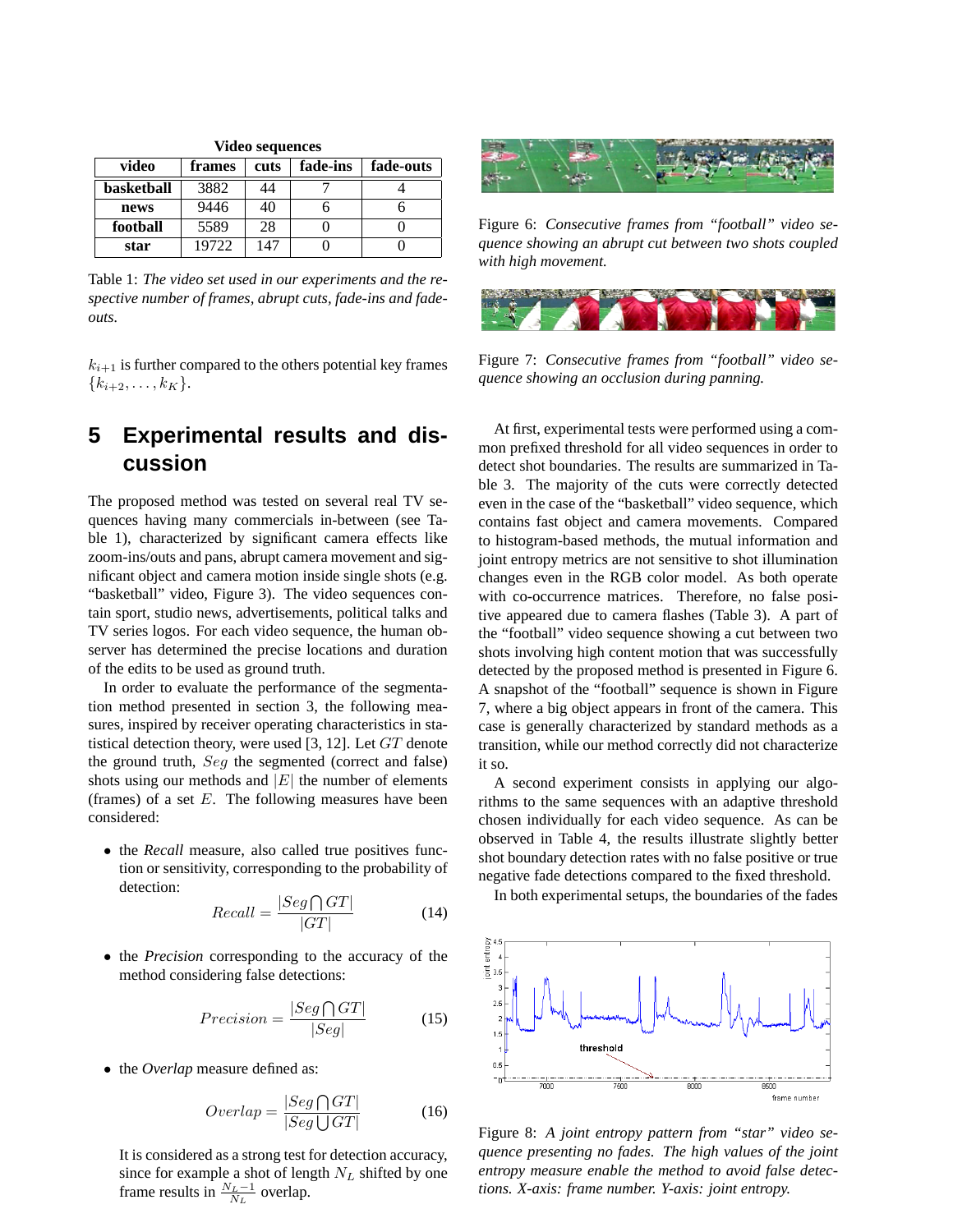

Figure 9: *A joint entropy pattern from "news" video sequence presenting fades. The very low local minima of the joint entropy function represent fades. X-axis: frame number. Y-axis: joint entropy.*

were detected within a precision of  $\pm 2$  frames. In most cases the boundaries towards black frames were recognized with no error. The robustness of the joint entropy measure in fade detection and especially in avoiding false fade detections is illustrated in Figures 8 and 9.

Our method was also compared with two different approaches proposed in the literature. At first, we compared the joint entropy metric to the technique relying on the average frame grey level descent (AD) for fade detection. The AD method is based on the observation that the average frame grey level time series of a video sequence is a decreasing function in the case of a fade-out. The opposite holds for fade-ins. As can be seen in Table 5, several fades were not correctly detected by AD showing a weaker performance of AD than our approach (Tables 3 and 4).

The above mentioned observations are also confirmed by the detection error statistics provided by the AD technique and the proposed joint entropy (JE) approach and presented in Tables 6 and 7 respectively. For a total number of 23 fades (Table 1), the starting and ending frames were detected by both methods and various statistics on the detection errors were calculated. The JE metric provides a superior performance than the AD method in median and mean error values and presents no errors in fade-out end point detection. Furthermore, the significantly smaller maximum errors of the JE technique with regard to AD, illustrate the robustness of our algorithm.

Finally, we compared our algorithm to the technique proposed in [17]. This approach combines two shot boundary detection schemes based on color frame differences and color vector histogram differences between successive frames. It is claimed to efficiently detect shot boundaries even under strong edit effects and camera movement. In order to overcome the possible drawback of histogram sensitivity to shot illumination changes the

| video      | cuts   |           |  |  |  |
|------------|--------|-----------|--|--|--|
|            | Recall | Precision |  |  |  |
| basketball | 0.91   | 0.97      |  |  |  |
| news       | 0.96   | 0.98      |  |  |  |
| football   | 0.96   | 1.00      |  |  |  |
| star       | 0.93   | 0.98      |  |  |  |

Table 2: *Shot detection results using the method presented in [17]. See text for measures explanation.*



Figure 10: *Potential key frames from "star" video sequence extracted from each cluster of the shot. After calculating mutual information between this frames only first frame (frame number 1904) was selected as a key frame to represent content of the shot.*

method operates in the HLS color space and ignores luminance information. The results of this algorithm applied on the same video sequences are summarized in Table 2. Several false shot cut detections were performed due to camera flushes. Although this approach has a high shot cut detection rate, its accuracy is generally lower compared to the mutual information measure (Tables 3 and 4). Moreover, our technique revealed more robust to shots with small length, occurring particularly during TV advertisements (tables 3 and 4).

After video segmentation to the shots, we applied our method for key frame selection on the video sequences. In case of shots without significant content changes our method successfully chose only one frame, even if after clustering were extracted more potential key frames. An example can be seen in Figure 10. For shots with big content changes (usually camera or object movements) more key frames were selected, depending on visual complexity of the shot. An example of key frames extracted from one shot with more complicated content can be seen in Figure 11. Our method does not strongly depends on the threshold parameter  $\delta$  used for creating clusters, due to final comparison of potential key frames. The examples of selected key frames are shown in Figure 12. After using our proposed method for shot boundary detection, this method is efficient to compute, because is using already calculated mutual information values, and as we showed it captures satisfactorily visual content of the shot.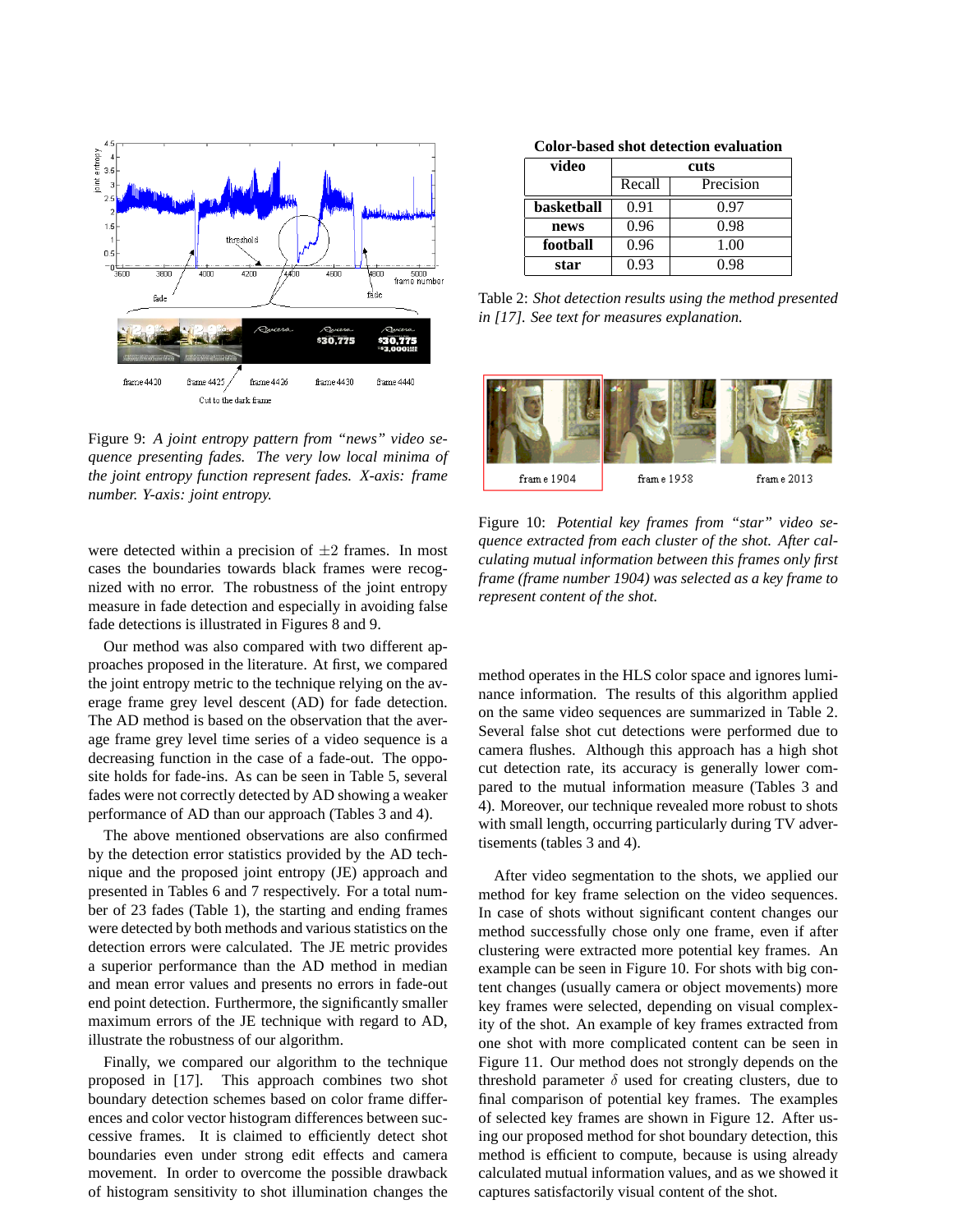

Figure 11: *Examples of key frames selected by our method from "star" video sequence to represent visual content of one shot.*



Figure 12: *Examples of key frames extracted by our method from "star" video sequence.*

# **6 Conclusions**

New methods for shot boundary detection and key frame selection using the mutual information and the joint entropy measures were presented. The accuracy of our approach was experimentally shown to be very high. Experiments have illustrated that fade detection using the joint entropy can efficiently differentiate fades from cuts, pans, object or camera motion and other types of video scene transitions, while most of the methods reported in the current literature fail to characterize these kinds of transitions.

## **References**

- [1] G. Ahanger and T.D.C. Little. A survey of technologies for parsing and indexing digital video. *Journal of visual Communication and image representation*, 7(1):28–43, 1996.
- [2] A. Del Bimbo. *Visual Information Retrieval*. Morgan Kaufmann Publishers, Inc, San Francisco, California, 1999.
- [3] P. Browne, A. F. Smeaton, N. Murphy, N. O'Connor, S. Marlow, and C. Berrut. Evaluation and combining digital video shot boundary detection algorithms. In *Proceedings of the Fourth Irish Machine Vision and Information Processing Conference, Queens University Belfast*, 2000.
- [4] X. U. Cabedo and S. K. Bhattacharjee. Shot detection tools in digital video. In *Proceedings of Nonlinear Model Based Image Analysis 1998, Springer Verlag, Glasgow*, pages 121–126, July 1998.
- [5] T. M. Cover and J. A. Thomas. *Elements of Information Theory*. John Wiley and Sons, New York, 1991.
- [6] A. Dailianas, R. B. Allen, and P. England. Comparison of automatic video segmentation algorithms. In *Proceedings, SPIE Photonics East'95: Integration Issues in Large Commercial Media Delivery Systems, Oct. 1995, Philadelphia*, volume 2615, pages 2–16, 1995.
- [7] M. S. Drew, Z.-N. Li, and X. Zhong. Video dissolve and wipe detection via spatio-temporal images of chromatic histogram differences. In *Proceeding of IEEE Int. Conf. on Image Processing (ICIP 2000)*, volume 3, pages 909–932, 2000.
- [8] B. Grünsel and A. M. Tekalp. Content-based video abstraction. In *Proceeding of IEEE Int. Conf. on Image Processing (ICIP'98), Chicago IL*, October 1998.
- [9] R. Lienhart. Comparison of automatic shot boundary detection algorithms. In *Proc. of SPIE Storage and Retrieval for Image and Video Databases VII, San Jose, CA, U.S.A.*, volume 3656, pages 290–301, January 1999.
- [10] R. Lienhart. Reliable dissolve detection. In *Proc. of SPIE Storage and Retrieval for Media Databases 2001*, volume 4315, pages 219–230, January 2001.
- [11] R. Lienhart and A. Zaccarin. A system for reliable dissolve detection in video. In *Proceeding of IEEE Intl. Conf. on Image Processing 2001 (ICIP'01), Thessaloniki, Greece*, Oct. 2003.
- [12] C. E. Metz. Basic principles of ROC analysis. *Seminars in Nuclear Medicine*, 8:283–298, 1978.
- [13] A. Nagasaka and Y. Tanaka. Automatic video indexing and full-video search for object appearances. In *Visual Database Systems II*, 1992.
- [14] A. Papoulis. *Probability, Random Variables, and Stochastic Processes*. New York: McGraw-Hill, Inc., 1991.
- [15] N. V. Patel and I. K. Sethi. Video shot detection and characterization for video databases. *Pattern Recognition*, 30(4):583–592, April 1997.
- [16] I. Pitas and A.N. Venetsanopoulos. *Nonlinear Digital Filters: Principles and Applications*. Kluwer Academic, 1990.
- [17] S. Tsekeridou, S. Krinidis, and I. Pitas. Scene change detection based on audio-visual analysis and interaction. In *2000 Multi-Image Search and Analysis Workshop, accepted for publication, Schloss Dagstuhl, Germany, 12-17 March 2001*, March 2001.
- [18] S. Tsekeridou and I. Pitas. Content-based video parsing and indexing based on audio-visual interaction. *IEEE Trans. on Circuits and Systems for Video Technology*, 11(4):522–535, 2001.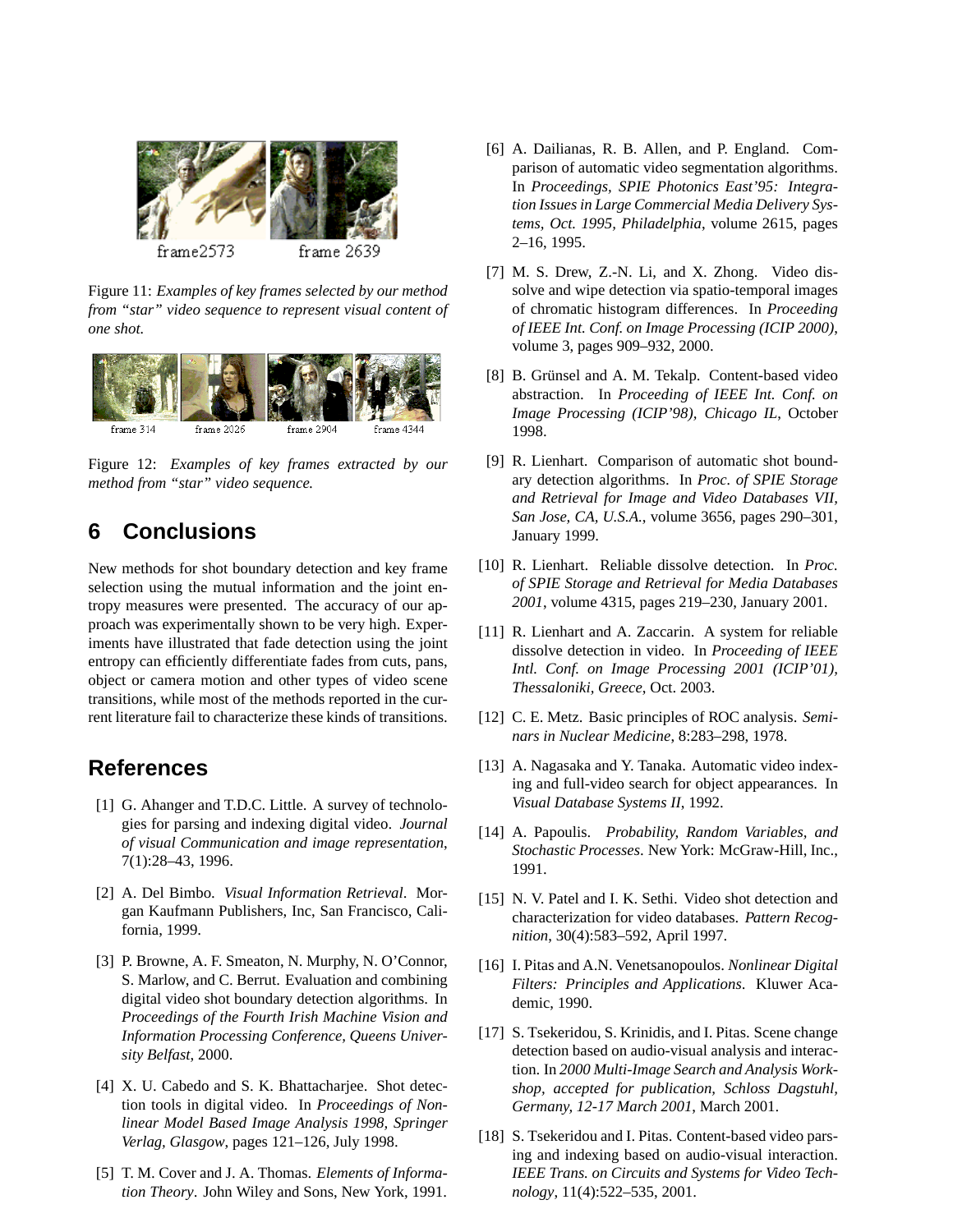- [19] Y. Wang, Z. Liu, and J.-Ch. Huang. Multimedia content analysis using both audio and visual clues. *IEEE Signal Processing Magazine*, 17(6):12–36, November 2000.
- [20] W. Wolf. Key frame selection by motion analysis. In *Proceeding IEEE Int. Vonf. Acoust., Speech and Signal Proc.*, 1996.
- [21] R. Zabih, J. Miller, and K. Mai. A feature-based algorithm for detecting and classifying production effects. *ACM Journal of Multimedia Systems*, 7:119– 128, 1999.
- [22] Y. Zhuang, Y. Rui, T. S. Huang, and S. Metrotra. Adaptive key frame extraction using unsupervised clustering. In *Proceeding of IEEE Int. Conf. on Image Processing (ICIP'98), Chicago IL*, pages 886– 890, October 1998.